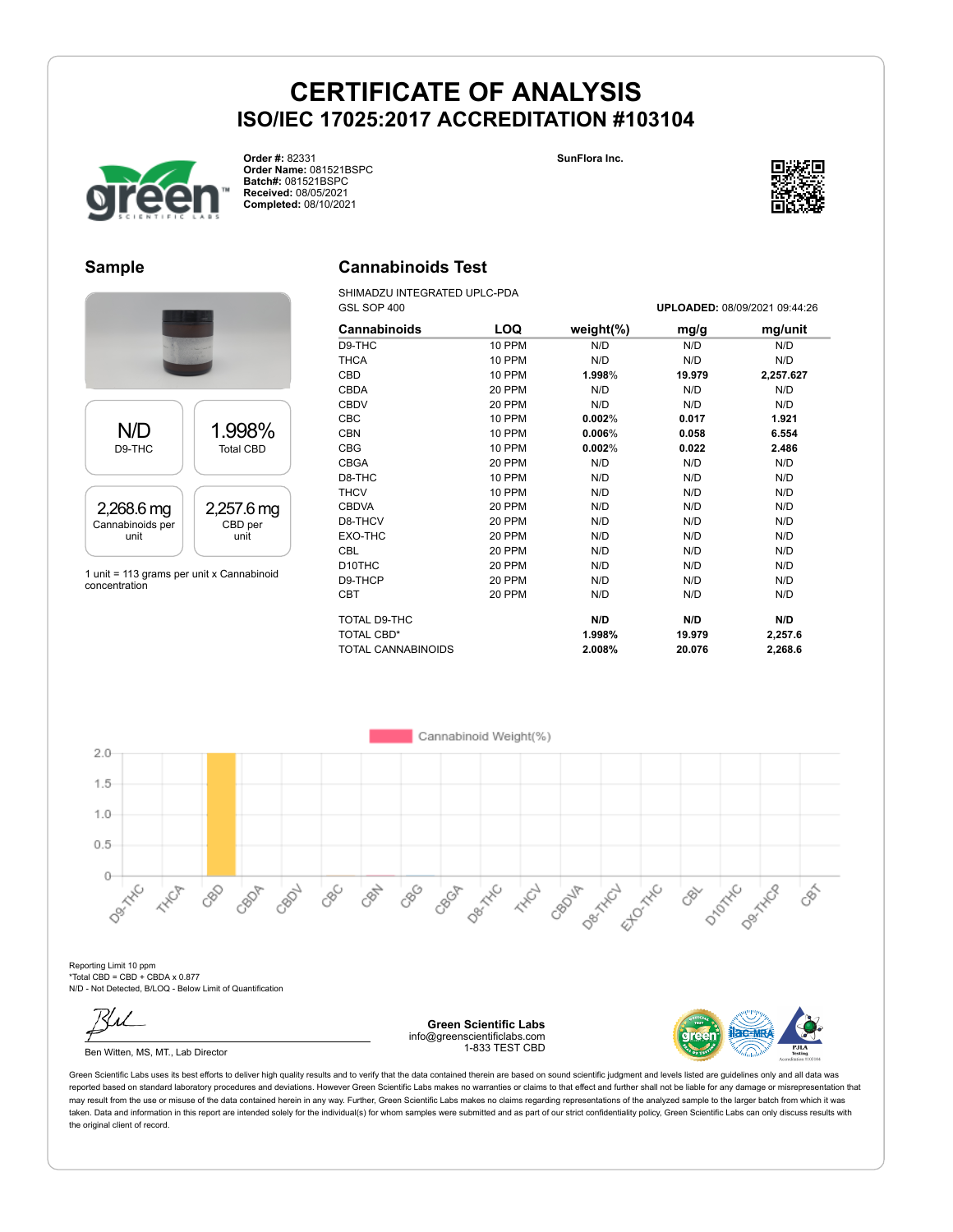

**Order #:** 82331 **Order Name:** 081521BSPC **Batch#:** 081521BSPC **Received:** 08/05/2021 **Completed:** 08/10/2021

#### **SunFlora Inc.**



### **TERPENES: TOTAL (1.680%)**

Headspace GCMS - Shimadzu GCMS QP2020 with HS20

GSL SOP 404 **Uploaded:** 08/08/2021 15:00:45

| Terpene                    | Results (%)  | LOQ (%)   | $LOD$ $(\%)$ |
|----------------------------|--------------|-----------|--------------|
| 3-CARENE                   | B/LOQ        | 0.003%    | 0.001%       |
| A-BISABOLOL                | B/LOQ        | 0.003%    | 0.001%       |
| A-CEDRENE                  | B/LOQ        | 0.003%    | 0.001%       |
| A-HUMULENE                 | B/LOQ        | 0.003%    | 0.001%       |
| A-PINENE                   | 0.004%       | 0.003%    | 0.001%       |
| A-TERPINENE                | <b>B/LOQ</b> | 0.003%    | 0.001%       |
| <b>B-MYRCENE</b>           | 0.005%       | $0.003\%$ | 0.001%       |
| <b>B-PINENE</b>            | 1.316%       | 0.003%    | 0.001%       |
| BORNEOL (MIX OF ISOMERS)   | B/LOQ        | 0.003%    | 0.001%       |
| <b>CAMPHENE</b>            | B/LOQ        | 0.003%    | 0.001%       |
| CAMPHOR (MIX OF ISOMERS)   | B/LOQ        | 0.003%    | 0.001%       |
| <b>CARYOPHYLLENE OXIDE</b> | B/LOQ        | 0.003%    | 0.001%       |
| CEDROL                     | B/LOQ        | 0.003%    | 0.001%       |
| <b>CIS-NEROLIDOL</b>       | B/LOQ        | 0.003%    | 0.001%       |
| <b>CIS-OCIMENE</b>         | B/LOQ        | 0.003%    | 0.001%       |
| ENDO-FENCHYL ALCOHOL       | <b>B/LOQ</b> | 0.003%    | 0.001%       |
| <b>EUCALYPTOL</b>          | 0.051%       | 0.003%    | 0.001%       |
| FENCHONE (MIX OF ISOMERS)  | 0.020%       | 0.003%    | 0.001%       |
| <b>GAMMA-TERPINENE</b>     | B/LOQ        | 0.003%    | 0.001%       |

| Terpene                    | Results (%)  | LOQ (%) | $LOD$ $(\%)$ |
|----------------------------|--------------|---------|--------------|
| <b>GERANIOL</b>            | <b>B/LOQ</b> | 0.003%  | 0.001%       |
| <b>GERANYL ACETATE</b>     | <b>B/LOQ</b> | 0.003%  | 0.001%       |
| <b>GUAIOL</b>              | <b>B/LOQ</b> | 0.003%  | 0.001%       |
| <b>HEXAHYDROTHYMOL</b>     | 0.239%       | 0.003%  | 0.001%       |
| <b>ISOBORNEOL</b>          | 0.020%       | 0.003%  | 0.001%       |
| <b>ISOPULEGOL</b>          | <b>B/LOQ</b> | 0.003%  | 0.001%       |
| <b>LIMONENE</b>            | 0.012%       | 0.003%  | 0.001%       |
| <b>LINALOOL</b>            | <b>B/LOQ</b> | 0.003%  | 0.001%       |
| NEROL                      | <b>B/LOQ</b> | 0.003%  | 0.001%       |
| P-MENTHA-1, 5-DIENE        | <b>B/LOQ</b> | 0.003%  | 0.001%       |
| PULEGONE (+)               | <b>B/LOQ</b> | 0.003%  | 0.001%       |
| <b>SABINENE HYDRATE</b>    | <b>B/LOQ</b> | 0.003%  | 0.001%       |
| TERPINEOL (MIX OF ISOMERS) | <b>B/LOQ</b> | 0.003%  | 0.001%       |
| <b>TERPINOLENE</b>         | <b>B/LOQ</b> | 0.003%  | 0.001%       |
| TRANS-CARYOPHYLLENE        | 0.011%       | 0.003%  | 0.001%       |
| TRANS-NEROLIDOL            | <b>B/LOQ</b> | 0.003%  | 0.001%       |
| <b>TRANS-OCIMENE</b>       | <b>B/LOQ</b> | 0.003%  | 0.001%       |
| VALENCENE                  | B/LOQ        | 0.003%  | 0.001%       |

### **Top Terpenes Results:**



Ben Witten, MS, MT., Lab Director

**Green Scientific Labs** info@greenscientificlabs.com 1-833 TEST CBD

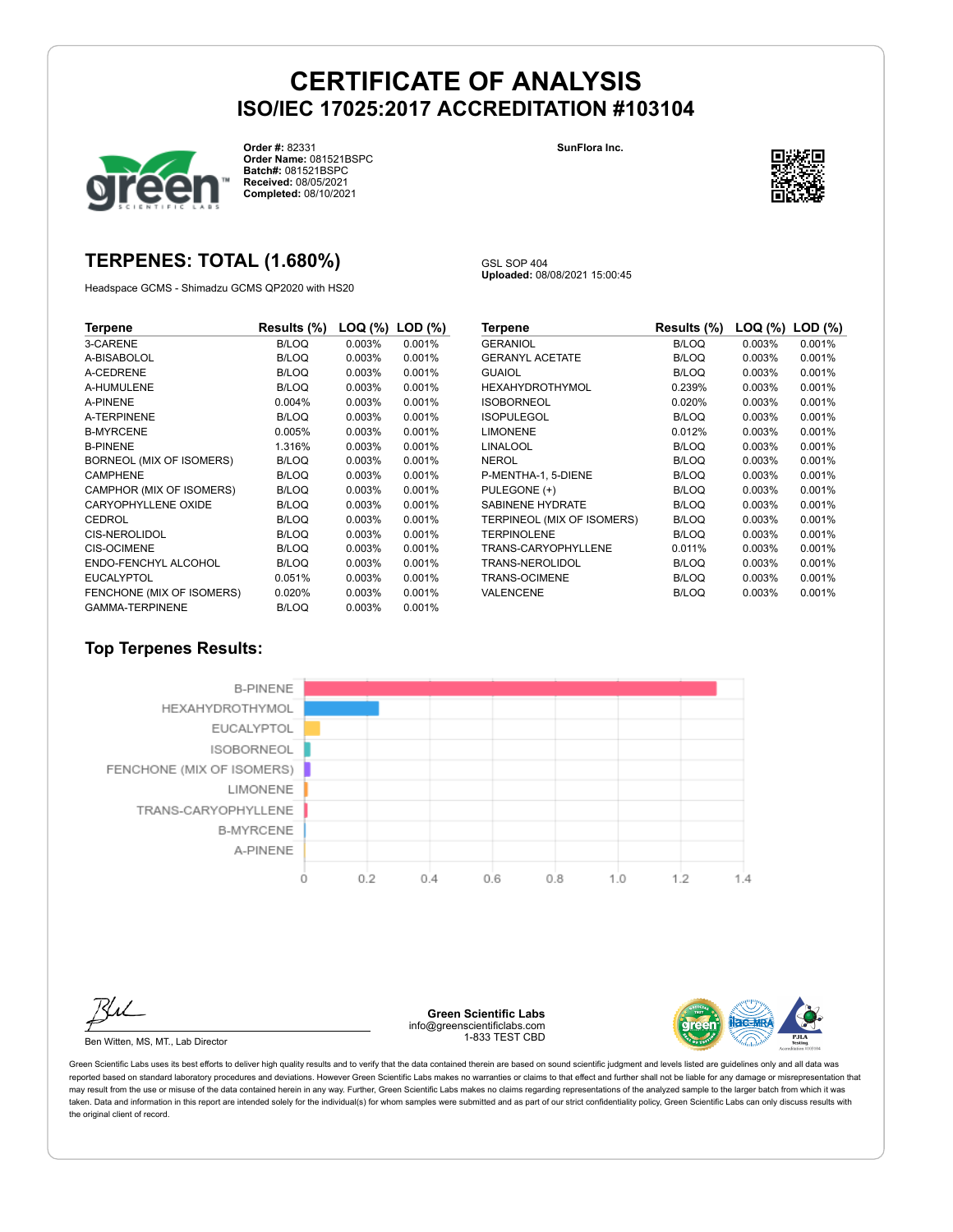

**Order #:** 82331 **Order Name:** 081521BSPC **Batch#:** 081521BSPC **Received:** 08/05/2021 **Completed:** 08/10/2021

**SunFlora Inc.**



### **PESTICIDE ANALYSIS:**

GSL SOP 401 **PREPARED:** 08/06/2021 17:49:38 **UPLOADED:** 08/09/2021 12:14:07

GCMS-MS - Shimadzu GCMS-TQ8040

**Pesticide Action Level (ppm) Results (ppm) LOQ (ppm) LOD (ppm)** CAPTAN 3.000 N/D 0.003 0.001 CHLORDANE 0.100 N/D 0.003 0.001 CHLORFENAPYR 0.100 N/D 0.003 0.001 COUMAPHOS 0.100 N/D 0.003 0.001

| <b>Pesticide</b>        | <b>Action Level Results LOQ LOD</b> |                   |       |       |
|-------------------------|-------------------------------------|-------------------|-------|-------|
|                         | (ppm)                               | (ppm) (ppm) (ppm) |       |       |
| <b>CYFLUTHRIN</b>       | 1.000                               | N/D               | 0.003 | 0.001 |
| <b>CYPERMETHRIN</b>     | 1.000                               | N/D               | 0.003 | 0.001 |
| PENTACHLORONITROBENZENE | 0.200                               | N/D               | 0.003 | 0.001 |

|  | LCMS-MS - Shimadzu LCMS-8060 |
|--|------------------------------|
|  |                              |

| <b>Pesticide</b>           | <b>Action Level</b> | <b>Results</b> | LOQ   | LOD   |
|----------------------------|---------------------|----------------|-------|-------|
|                            | (ppm)               | (ppm)          | (ppm) | (ppm) |
| <b>ABAMECTIN B1A</b>       | 0.300               | N/D            | 0.005 | 0.001 |
| <b>ACEPHATE</b>            | 3.000               | N/D            | 0.001 | 0.001 |
| <b>ACEQUINOCYL</b>         | 2.000               | N/D            | 0.001 | 0.001 |
| <b>ACETAMIPRID</b>         | 3.000               | N/D            | 0.005 | 0.001 |
| <b>ALDICARB</b>            | 0.100               | N/D            | 0.005 | 0.001 |
| <b>AZOXYSTROBIN</b>        | 3.000               | N/D            | 0.001 | 0.001 |
| <b>BIFENAZATE</b>          | 3.000               | N/D            | 0.005 | 0.001 |
| <b>BIFENTHRIN</b>          | 0.500               | N/D            | 0.005 | 0.001 |
| <b>BOSCALID</b>            | 3.000               | N/D            | 0.005 | 0.001 |
| <b>CARBARYL</b>            | 0.500               | N/D            | 0.003 | 0.001 |
| <b>CARBOFURAN</b>          | 0.100               | N/D            | 0.001 | 0.001 |
| <b>CHLORANTRANILIPROLE</b> | 3.000               | N/D            | 0.005 | 0.005 |
| <b>CHLORMEQUAT</b>         | 3.000               | N/D            | 0.025 | 0.025 |
| <b>CHLORIDE</b>            |                     |                |       |       |
| <b>CHLORPYRIFOS</b>        | 0.100               | N/D            | 0.001 | 0.001 |
| <b>CLOFENTEZINE</b>        | 0.500               | N/D            | 0.001 | 0.001 |
| <b>DAMINOZIDE</b>          | 0.100               | 0.021          | 0.005 | 0.001 |
| <b>DIAZINON</b>            | 0.200               | N/D            | 0.001 | 0.001 |
| <b>DICHLORVOS</b>          | 0.100               | N/D            | 0.005 | 0.001 |
| <b>DIMETHOATE</b>          | 0.100               | N/D            | 0.001 | 0.001 |
| <b>DIMETHOMORPH</b>        | 3.000               | N/D            | 0.005 | 0.001 |
| <b>ETHOPROPHOS</b>         | 0.100               | N/D            | 0.001 | 0.001 |
| <b>ETOFENPROX</b>          | 0.100               | N/D            | 0.001 | 0.001 |
| <b>ETOXAZOLE</b>           | 1.500               | N/D            | 0.010 | 0.005 |
| <b>FENHEXAMID</b>          | 3.000               | N/D            | 0.005 | 0.001 |
| <b>FENOXYCARB</b>          | 0.100               | N/D            | 0.005 | 0.001 |
| <b>FENPYROXIMATE</b>       | 2.000               | N/D            | 0.001 | 0.001 |
| <b>FIPRONIL</b>            | 0.100               | N/D            | 0.003 | 0.001 |
| <b>FLONICAMID</b>          | 2.000               | N/D            | 0.025 | 0.010 |
| <b>FLUDIOXONIL</b>         | 3.000               | N/D            | 0.003 | 0.001 |
| <b>HEXYTHIAZOX</b>         | 2.000               | N/D            | 0.005 | 0.001 |

| Pesticide              | Action Level | <b>Results</b> | LOQ   | LOD   |
|------------------------|--------------|----------------|-------|-------|
|                        | (ppm)        | (ppm)          | (ppm) | (ppm) |
| <b>IMAZALIL</b>        | 0.100        | N/D            | 0.005 | 0.001 |
| <b>IMIDACLOPRID</b>    | 3.000        | N/D            | 0.005 | 0.001 |
| KRESOXIM-METHYL        | 1.000        | N/D            | 0.010 | 0.005 |
| <b>MALATHION</b>       | 2.000        | N/D            | 0.005 | 0.001 |
| METALAXYL              | 3.000        | N/D            | 0.001 | 0.001 |
| <b>METHIOCARB</b>      | 0.100        | N/D            | 0.005 | 0.001 |
| <b>METHOMYL</b>        | 0.100        | N/D            | 0.001 | 0.001 |
| <b>MEVINPHOS</b>       | 0.100        | N/D            | 0.001 | 0.001 |
| <b>MYCLOBUTANIL</b>    | 3.000        | N/D            | 0.005 | 0.001 |
| <b>NALED</b>           | 0.500        | N/D            | 0.005 | 0.001 |
| <b>OXAMYL</b>          | 0.500        | N/D            | 0.001 | 0.001 |
| <b>PACLOBUTRAZOL</b>   | 0.100        | N/D            | 0.005 | 0.001 |
| <b>PERMETHRINS</b>     | 1.000        | N/D            | 0.005 | 0.001 |
| PHOSMET                | 0.200        | N/D            | 0.005 | 0.001 |
| <b>PIPERONYL</b>       | 3.000        | N/D            | 0.001 | 0.001 |
| <b>BUTOXIDE</b>        |              |                |       |       |
| <b>PRALLETHRIN</b>     | 0.400        | N/D            | 0.005 | 0.005 |
| <b>PROPICONAZOLE</b>   | 1.000        | N/D            | 0.010 | 0.005 |
| <b>PROPOXUR</b>        | 0.100        | N/D            | 0.001 | 0.001 |
| <b>PYRETHRINS</b>      | 1.000        | N/D            | 0.001 | 0.001 |
| <b>PYRIDABEN</b>       | 3.000        | N/D            | 0.005 | 0.001 |
| <b>SPINETORAM</b>      | 3.000        | N/D            | 0.001 | 0.001 |
| SPINOSAD               | 3.000        | N/D            | 0.001 | 0.001 |
| <b>SPIROMESIFEN</b>    | 3.000        | N/D            | 0.005 | 0.001 |
| <b>SPIROTETRAMAT</b>   | 3.000        | N/D            | 0.001 | 0.001 |
| <b>SPIROXAMINE</b>     | 0.100        | N/D            | 0.001 | 0.001 |
| <b>TEBUCONAZOLE</b>    | 1.000        | N/D            | 0.005 | 0.001 |
| <b>THIACLOPRID</b>     | 0.100        | N/D            | 0.001 | 0.001 |
| <b>THIAMETHOXAM</b>    | 1.000        | N/D            | 0.001 | 0.001 |
| <b>TRIFLOXYSTROBIN</b> | 3.000        | N/D            | 0.001 | 0.001 |

N/D = Not Detected, A/LOQ = Above LOQ Level, B/LOQ = Below LOQ Level, B/LOD = Below LOD Level



Ben Witten, MS, MT., Lab Director

**Green Scientific Labs** info@greenscientificlabs.com 1-833 TEST CBD

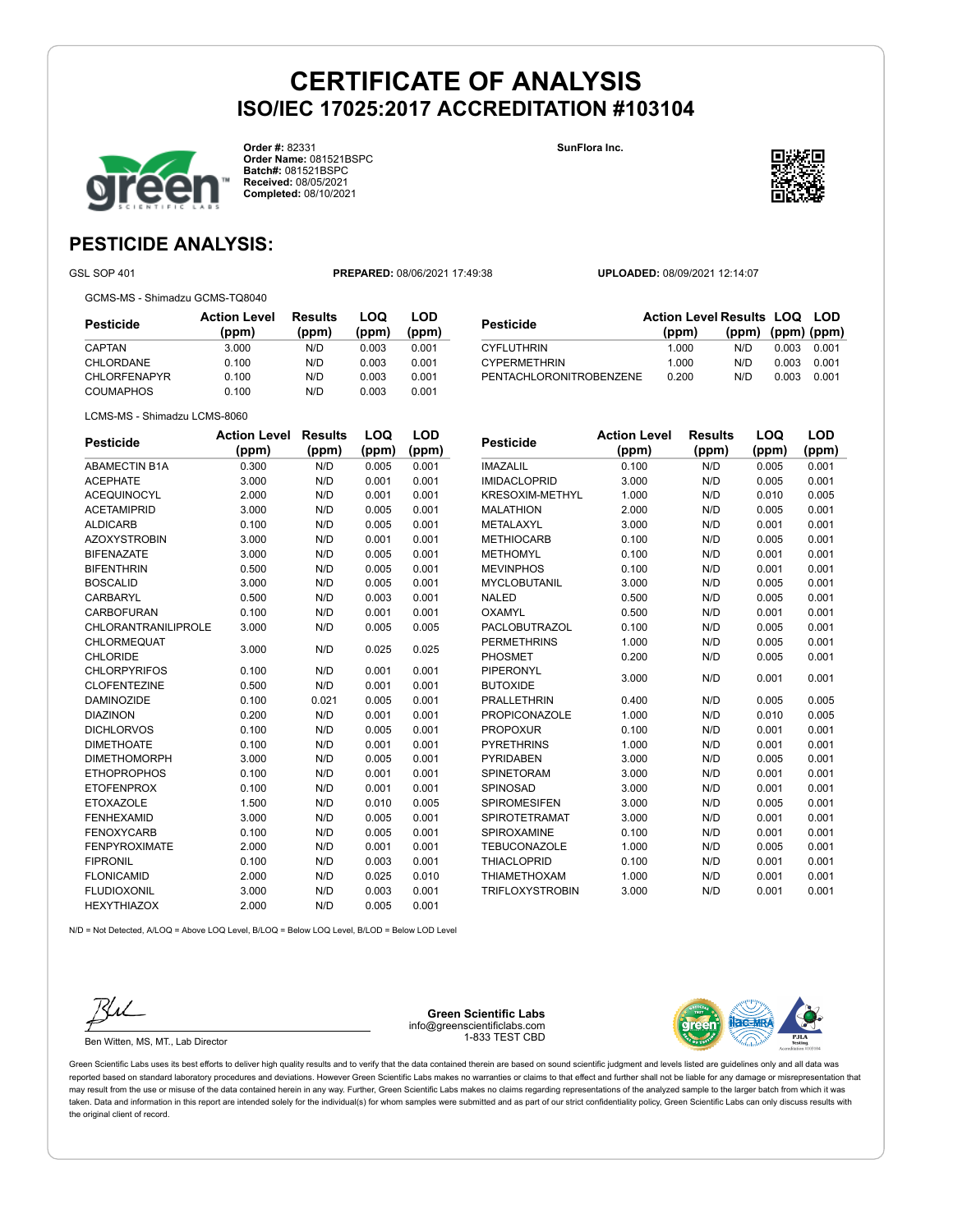

**Order #:** 82331 **Order Name:** 081521BSPC **Batch#:** 081521BSPC **Received:** 08/05/2021 **Completed:** 08/10/2021

**SunFlora Inc.**



### **RESIDUAL SOLVENTS:**

Headspace GCMS - Shimadzu GCMS QP2020 with HS20

GSL SOP 405

**Uploaded:** 08/09/2021 11:06:54

| <b>Residual Solvent</b>  | <b>Action Level (ppm)</b> | Results (ppm) | LOQ (ppm) | LOD (ppm) |
|--------------------------|---------------------------|---------------|-----------|-----------|
| 1,1-DICHLOROETHENE       | 8                         | N/D           | 0.63      | 0.63      |
| 1,2- DICHLOROETHANE      | 2                         | N/D           | 0.12      | 0.02      |
| <b>ACETONE</b>           | 5,000                     | N/D           | 140       | 20        |
| <b>ACETONITRILE</b>      | 410                       | N/D           | 25        | 1         |
| <b>BENZENE</b>           |                           | N/D           |           | 0.5       |
| <b>BUTANE</b>            | 5,000                     | N/D           | 50        | 10        |
| <b>CHLOROFORM</b>        |                           | N/D           |           | 0.5       |
| CIS 1,2-DICHLOROETHENE   | 5                         | N/D           | 0.73      | 0.18      |
| ETHANOL                  | 5,000                     | N/D           | 140       | 20        |
| ETHYL ACETATE            | 5,000                     | N/D           | 140       | 20        |
| <b>ETHYL ETHER</b>       | 5,000                     | N/D           | 140       | 20        |
| ETHYLENE OXIDE           |                           | N/D           | $\Omega$  | 0         |
| <b>ISOPROPYL ALCOHOL</b> | 5,000                     | N/D           | 140       | 20        |
| <b>METHANOL</b>          | 3,000                     | N/D           | 100       | 20        |
| METHYLENE CHLORIDE       | 125                       | N/D           | 0.15      | 0.15      |
| N-HEPTANE                | 5,000                     | N/D           | 140       | 20        |
| N-HEXANE                 | 290                       | N/D           | 18        | 10        |
| <b>PENTANE</b>           | 5,000                     | N/D           | 140       | 20        |
| <b>PROPANE</b>           | 5,000                     | N/D           | 20        |           |
| <b>TOLUENE</b>           | 890                       | N/D           | 53        |           |
| TRANS 1,2-DICHLOROETHENE | 5                         | N/D           | 0.73      | 0.18      |
| <b>TRICHLOROETHENE</b>   |                           | N/D           |           | 0.5       |
| <b>XYLENES</b>           | 150                       | N/D           | 130       | 20        |

Ku

Ben Witten, MS, MT., Lab Director

**Green Scientific Labs** info@greenscientificlabs.com 1-833 TEST CBD

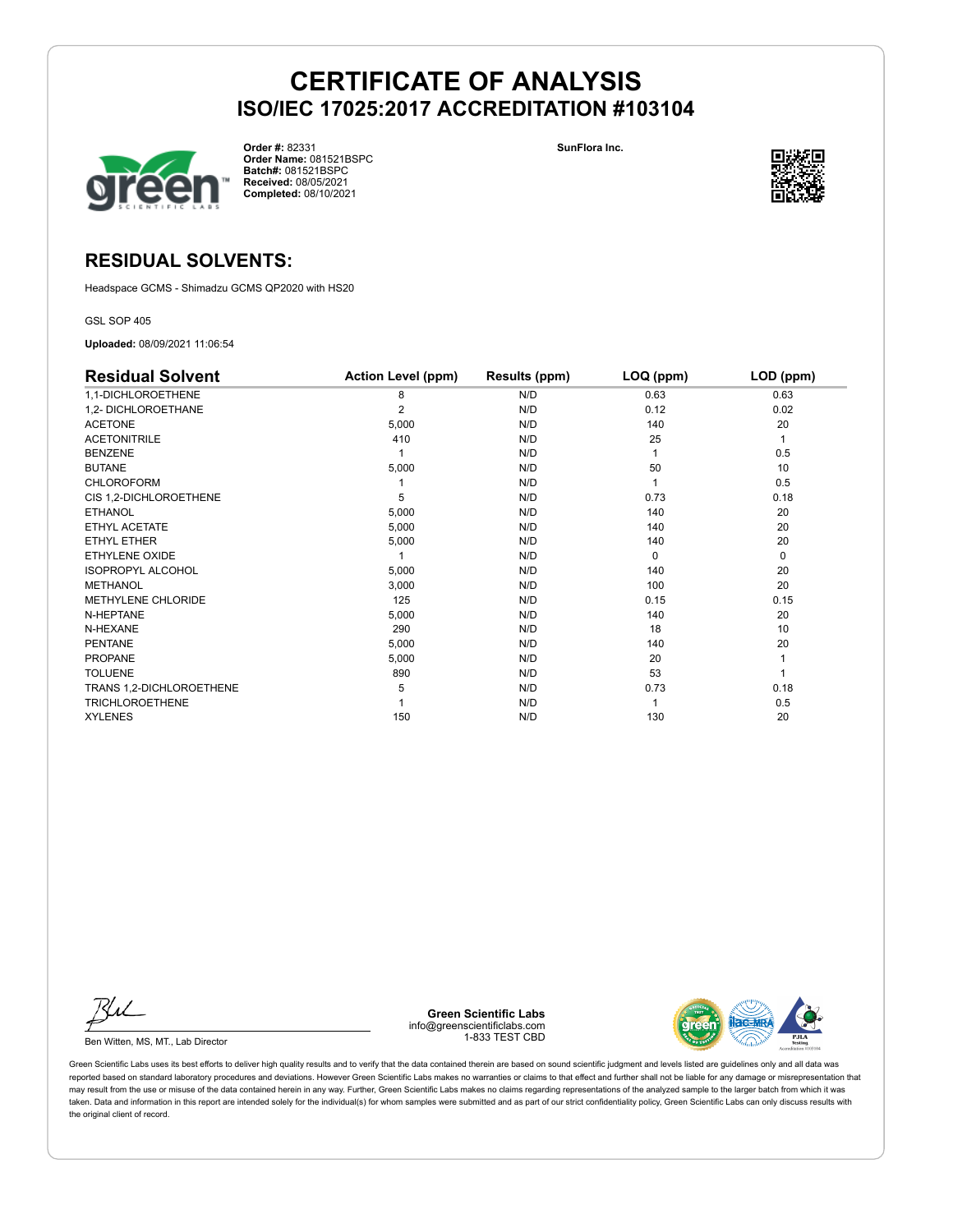

**Order #:** 82331 **Order Name:** 081521BSPC **Batch#:** 081521BSPC **Received:** 08/05/2021 **Completed:** 08/10/2021

**SunFlora Inc.**

**Microbial Analysis** GSL SOP 406 **Uploaded:** 08/07/2021 18:55:51



# **Microbial Analysis:**

PCR - Agilent AriaMX

### **MICROBIAL ANALYSIS:**

PCR - Agilent AriaMX

| <b>Test</b>            | <b>SOP</b> | <b>Test Method</b> | <b>Device Used</b> | <b>LOD</b>                          | <b>Allowable</b><br><b>Criteria</b> | <b>Actual Result Pass/Fail</b> |             |
|------------------------|------------|--------------------|--------------------|-------------------------------------|-------------------------------------|--------------------------------|-------------|
| TOTAL YEAST AND MOLD   | 406.01     | USP 61/62+         | <b>ARIAMX PCR</b>  | CFU/G BY<br><b>SAMPLE</b><br>TYPE** | 1.000 CFU/G                         | NOT DETECTED                   | <b>PASS</b> |
| LISTERIA MONOCYTOGENES | 406.01     |                    | <b>ARIAMX PCR</b>  | 2 COPIES OF<br><b>DNA</b>           | PRESENCE/ABSENT NOT DETECTED        |                                | <b>PASS</b> |
| STEC E. COLI*          | 406.01     | USP 61/62+         | <b>ARIAMX PCR</b>  | 1 CFU/G**                           | DETECT/NOT<br><b>DETECTED</b>       | NOT DETECTED                   | <b>PASS</b> |
| PATHOGENIC E. COLI     | 406.01     | USP 61/62+         | <b>ARIAMX PCR</b>  | 1 CFU/G**                           | DETECT/NOT<br><b>DETECTED</b>       | NOT DETECTED                   | <b>PASS</b> |
| SALMONELLA*            | 406.01     | USP 61/62+         | <b>ARIAMX PCR</b>  | 1 CFU/G**                           | DETECT/NOT<br><b>DETECTED</b>       | NOT DETECTED                   | <b>PASS</b> |

† USP 61 (enumeration of bacteria TAC, TYM, and ENT/Coliform), USP 62 (identifying specific species E.coli Aspergillus etc)

\* STEC and Salmonella run as Multiplex

\*\* CFU/g Calculation based on MIP/Extract matrix

\*\*\* Flavus = 2 Copies of DNA / Fumigatis = 2 Copies of DNA Niger = 20 Copies of DNA / Terrus = 10 copies of DNA



Ben Witten, MS, MT., Lab Director

**Green Scientific Labs** info@greenscientificlabs.com 1-833 TEST CBD